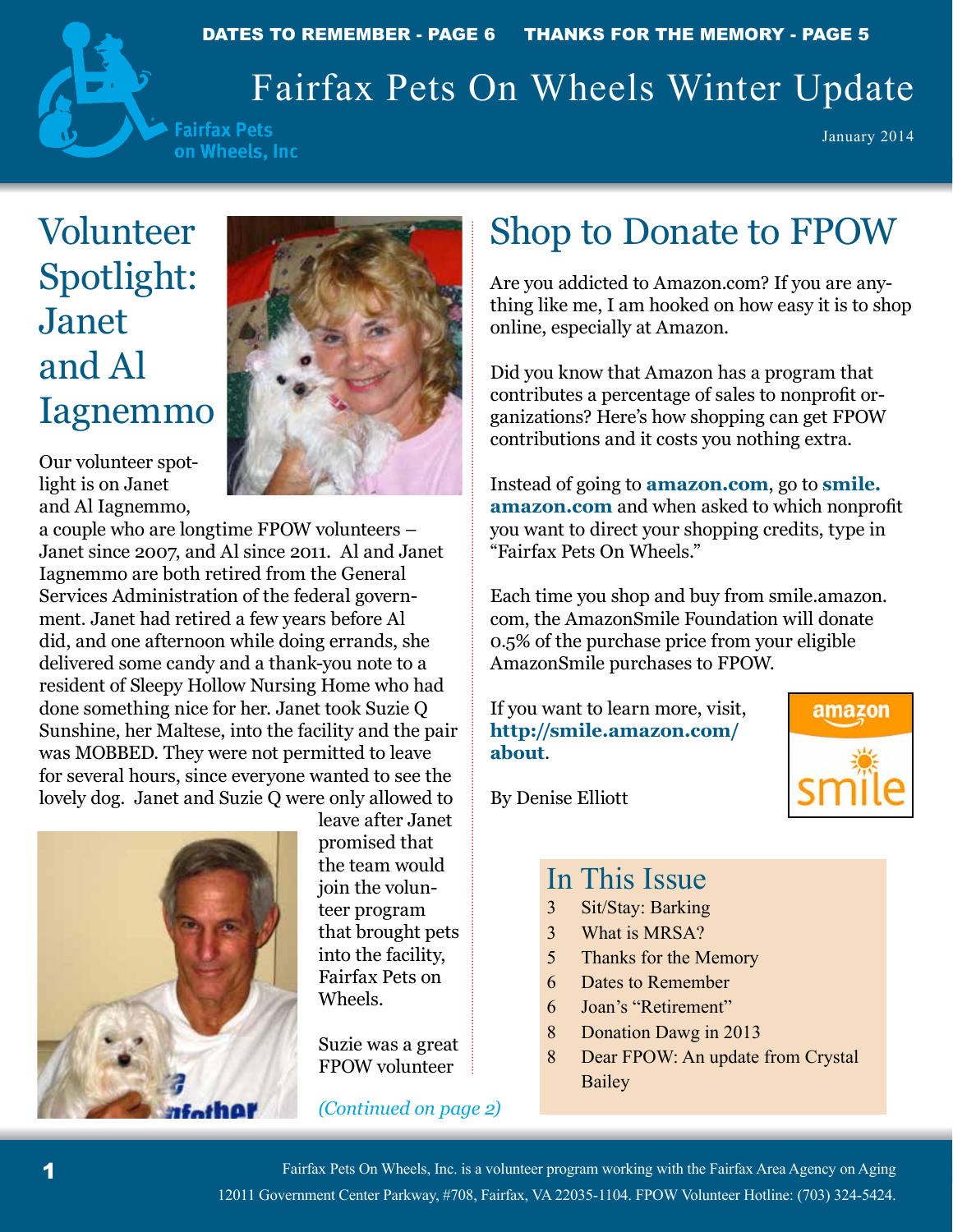— she loved to visit 'her' nursing home, and she would throw herself into her visits so enthusiastically that she would always put herself to bed afterward for a long nap. Suzie developed a special bond with one man in particular, and this six-pound dog would literally pull Janet down the hall to visit him. She would climb right up on him, walk right up his body to his face and cover it with kisses. It was delightful to see him react to Suzie with uncharacteristic smiles and laughter, and wonderful to see how happy that made his dear mother, who is a delightful woman.

Unfortunately, Suzie's special friend passed away suddenly and unexpectedly. During every visit afterward, Suzie continued to pull Janet down the hall to the room of her special friend, and then to his former room, and then to every room on the floor, looking for him while becoming increasingly frantic. It was heartbreaking for Janet to see Suzie search for him, so Janet thought it was best for the team to go to another facility in order to have a fresh start. The two volunteers started visiting at The Virginian, and have visited there since 2008. Al was so impressed with what Suzie had accomplished that when he retired he joined FPOW with another of the Iagnemmo's Maltese, Delilah, a tiny three-pound darling. Delilah is even more 'lapsized' than Suzie, and she has a lot of friends at The Virginian.

Suzie passed away on October 20, so Delilah is the Iagnemmo's only FPOW dog at this time. They also have a small male Maltese, The Mighty (Bad) Samson, but he has not been temperament tested yet. Delilah's AKC name is actually Jambet's Marshmallow Delight and she was to have been a show dog but insisted on rolling over for tummy rubs instead of prancing around the ring. Fortunately, her children inherited her good looks and both her son and daughter have won dual-Championship titles in the USA and in Canada.

Suzie loved to visit — she clearly had made a 'project' of her special friend. Delilah also loves the program. She knows the FPOW badges are kept in a wicker basket on the kitchen counter, and if Janet or Al reaches toward that basket she goes on high

alert to see what is selected. When she and Suzie were both visiting, whenever Janet and Al would open the door of the closet that holds the leashes, both girls would watch closely to see if a leash was being brought out. If so, they would run over, each trying to push in front of the other to be first in line for the leash in case only one dog was going to go visiting that day. It was always so funny to see three-pound Delilah knocking six-pound Suzie out of the way.

The FPOW program is an excellent way to bring joy into the lives of people very easily. One dear resident who was being treated for cancer would always cry when the volunteer team would leave. She would have them promise to return and she would say that seeing the dogs did her more good than the medicine did. Even years later, that memory still chokes Janet up. FPOW brings happiness for a lot of people — residents, staff and volunteers — and also for the animals as well. These visits are the high point of the week for people in the facilities.

Al and Janet are snowbirds and spend the winters at their home in Florida. The couple bought a house there as a fixer-upper many years ago, and Al has performed an incredible amount of work on it to make it into a lovely home. This winter they hope to get involved with a Florida-based program similar to FPOW. Being out of town for three or four months of the year puts them at a disadvantage when it comes to keeping their volunteer hours with FPOW up, but they certainly keep very busy with numerous activities.

The couple has an appreciation for antique cars — Al has a 1931 Model A Ford Slant Window Town Sedan and Janet has a gorgeous 1957 XK140 Jaguar convertible that has won a garageful of awards. In Virginia, they participate in a Jaguar Club and a Model A Ford Club and are also active with United Maltese Rescue. All of their Maltese are rescue dogs and one of the most enjoyable activities for the couple is annually hosting the UMR Annual Adopters' Picnic in their yard. They are able to enjoy watching so many Maltese running and playing as their owners take pride in the good that the group performs for the breed. Janet also takes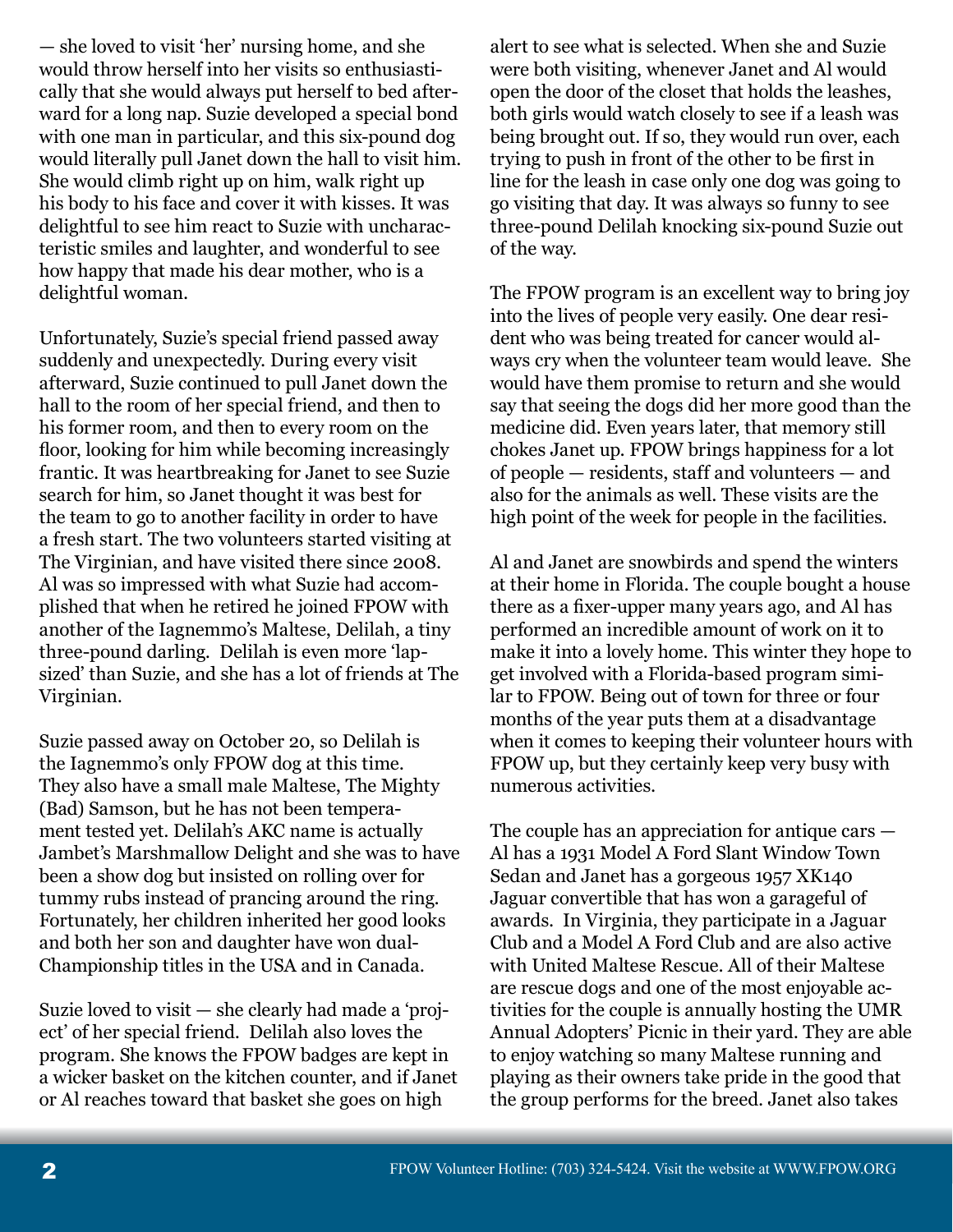Delilah to visit an adult day care center with their minister and her dog.

In Florida, the couple is in a British car club  $-$  a Fossil club, and the United States Power Squadrons — a boating safety organization. In Virginia, they have a large vegetable garden and grow many kinds of fruits and berries — Al is constantly working in the yard.

Many thanks to the Iagnemmos for being so devot-

ed to Fairfax Pets on Wheels and sharing their Maltese dogs with the residents of The Virginian. They are enjoying an active and involved retirement!



By Madelynn Arnold

# Sit/Stay

There are several common recommendations for dealing with problem barking while your dogs are at home alone. The five most common solutions are below.

When finding a solution, keep in mind that as the dog's trainer (or animal behaviorist), finding the function of the behavior is important. If the dog is barking because it is bored, providing something for the dog to do (e.g., a Kong<sup>TM</sup> filled with treats) may solve the problem. However, if the dog is barking because it has separation issues, that may require a completely different solution. Sometimes, the easiest solutions work, but for dogs that have established barking as a leisure-time activity, a simple solution does not always work.

Exercise. Make sure your dogs have an adequate amount of exercise before you leave in the morning. Tired dogs are more likely to want a quiet rest time. If possible, have a dog walker come to walk the dogs midday.

Toys, canine puzzles. There are a number of products that give the dog something to do. Treats can

be placed inside a Kong toy, and the dog will work to get the treats out. This is a behavior that is incompatible to barking.

Familiar sounds. A common suggestion by trainers for dogs that bark when owners are gone is to leave the dog with some familiar sounds such as a radio or television. The idea is that these approximate the household sounds when the owner is present.

Citronella collars. Citronella collars spray a burst of citronella when the dog barks. Citronella is made from the oils of lemongrass and it is often used in perfumes, candles and incense. This collar is seen as a humane alternative to shock bark collars.

There can be a problem when more than one dog is barking, and the collar is sometimes hard to fit on very small dogs. Online reviewers report that some dogs learn to bark in tones and frequencies the collar does not detect.

Anti-barking devices (non-collar). There are several anti-barking devices that do not involve collars. For example, the Dog Silencer Pro detects barks and sends a high-pitched sound that only dogs can hear. This device works with multiple dogs or a neighbor's outside barking dogs.

This article appeared in Citizen Canine, the blog of

the American Kennel Club's Canine Good Citizen Program. It is reprinted with permission.



Submitted by Liz Breyer

# What Is MRSA?

Methicillin-resistant staph aureus (MRSA) is a bacteria that is highly resistant to commonly used antibiotics. While this bacteria has been found on dogs, it is currently considered a human problem only. Studies have shown that typically dogs that have tested positive for MRSA have been exposed to a human carrying the bacteria.

#### *(Continued on page 6)*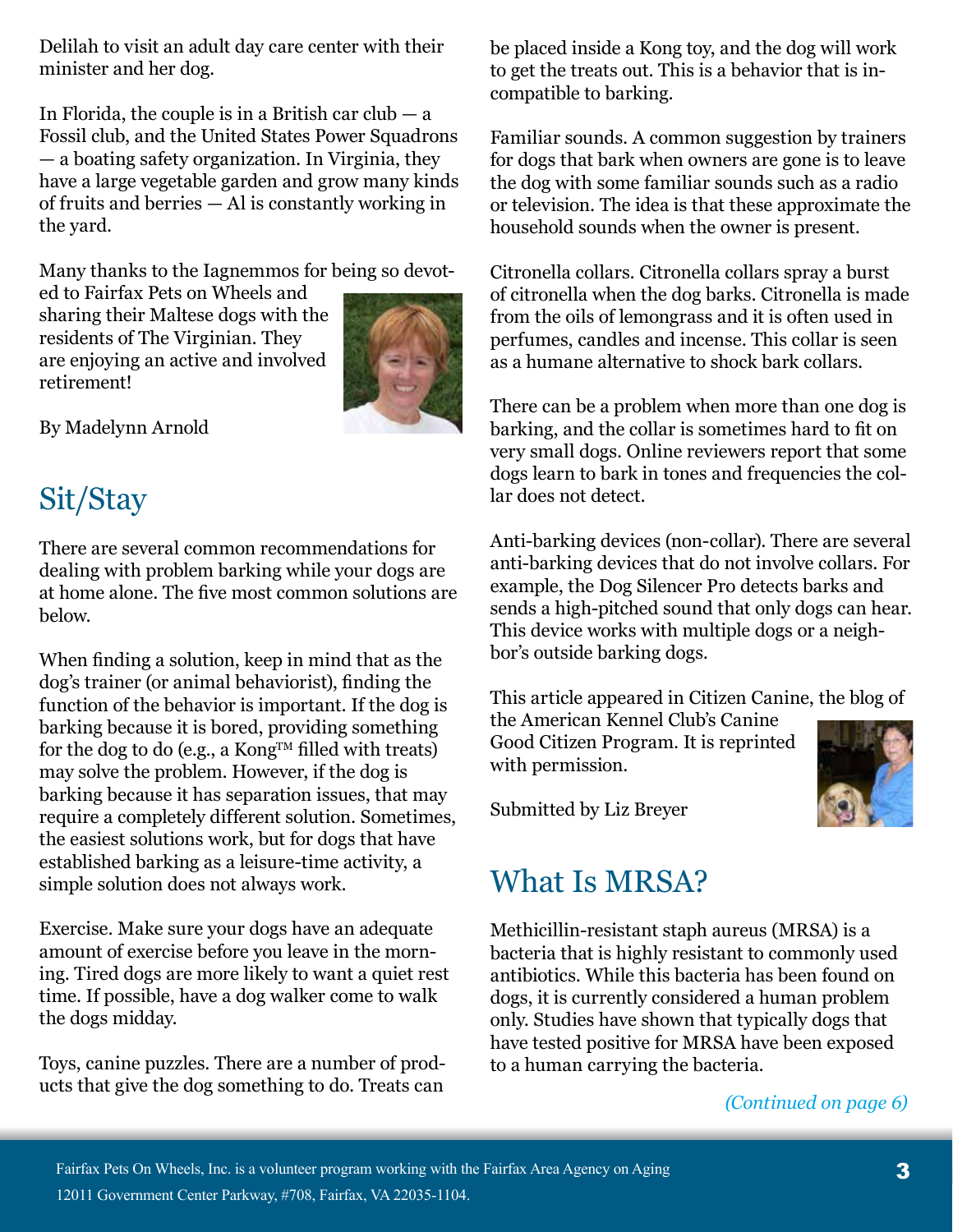**Powhatan Nursing Home** 

A Privately Owned and Operated Healthcare Facility



Nestled on seven beautiful acres with three enclosed garden patios, we offer a staffing ratio greater than the national average and quality care with a personal touch.

- **Long Term Care**
- **Intravenous Therapy**
- **Central Line Care**
- **Rehabilitative Therapies with Medicare Reimbursements**
- **Post-Operative Recuperation**
- **Hospice Participation**
- **Respite Care**
- **\* Memory Impaired Program**
- ♦ On-Site Beauty Shop

We invite you to visit our facility and experience the Powhatan difference.

2100 Powhatan Street § Falls Church, Virginia 22043

703-538-2400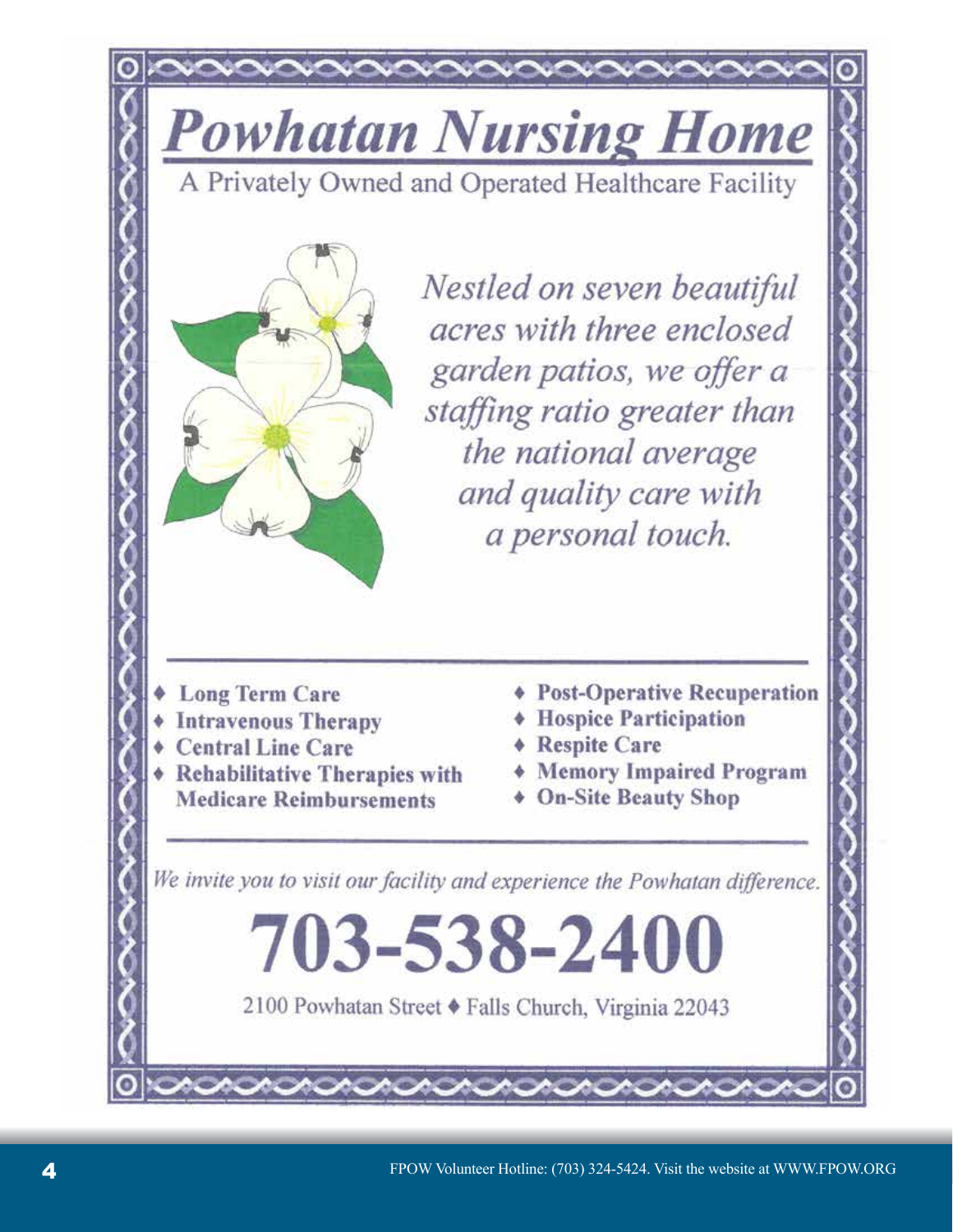# Thanks for the Memory

 In memory of Gwen Tierney, beloved mother of Lisa Baun. Gwen was a FPOW volunteer at Powhatan Nursing Home from 2003 to 2007. From Lisa Baun.

 In memory of Gwen Tierney, beloved mother of Lisa Baun. Gwen was a FPOW volunteer at Powhatan Nursing Home. From Anne Trostel, Jacksonville, FL.

 In memory of Gwen Tierney, beloved mother of my good friend Lisa Baun. From Sharon Knight, Portsmouth, VA.

■ In memory of Monster. He was the beloved German shepherd mix of Rebecca Melone. Rebecca wants FPOW to know "I love this organization." From Rebecca Melone.

 In memory of Taylor, who was the beloved golden retriever of Steven Rockwell. From Steven Rockwell.

■ In memory of Strider, a beautiful German shepherd who was adopted and loved by Kim Batchellor. Strider loved to run and I have fond memories of him running along as Kim and I enjoyed many trail rides with our horses. Sadly, Strider was struck down by degenerative myelopathy. He kept his bright spirits but it was very hard for such an athletic dog to deal with the limitations of this disease. He will be missed by both Kim, to whom he was very devoted, and AC, his doggie companion. From Kim Wilkerson.

■ In memory of Kuttan, a toy Pomeranian, owned, loved, and missed by Dr. Shiva Makki and Dr. Geetha Nagarajan. Drs. Makki and Nagarajan chose to memorialize their beloved Kuttan through Fairfax Pets On Wheels. From Ann and Wade Gregory.

 In memory of Trooper, a handsome German shepherd, who was adopted and loved by Allison and David Stover. Trooper especially enjoyed his playtime with his golden retriever buddy, Romeo. He was a wonderful dog whose life was shortened by degenerative myelopathy. He will be missed by both David and Allison, to whom he was devoted. From Kim and Mark Wilkerson.

 In memory of Patch, a much-loved 19-year-old domestic shorthair cat. Patch was cherished by Penny Flores and Ali Abbas. He will also be missed by his kitty pal, Artie, who is quite forlorn without him. Patch's quiet, dignified, handsome, and patient presence, as well as his companionship, will always be remembered fondly. As a dependable friend, this black and white cat has no rival. From Kim and Mark Wilkerson.

■ In memory of Bacal, the big, beautiful Bouvier de Flanders who shared her life with Deborah Zelten and Scott Carle. As a FPOW volunteer at Powhatan Nursing Home and Vinson Hall, Bacal brought lots of love and joy to numerous residents for many years. Bacal, always a gentle lady with perfect manners, was a great visitor and taught many other FPOW volunteers by her perfect example and exemplary behavior. She will be missed and will continue to be loved by Debbie and Scott and all of us at FPOW. From Kim and Mark Wilkerson.

 In memory of Gracie, who was the much loved Labrador retriever of Glenn Daniels. Glenn lost both of her "girls" this year, Chelsea in March and Gracie in December. They are doubly missed. From Susie and Bob Duvall.

■ In honor of Snowy and Snuffy, two domestic shorthair cats loved by Gabriel Goldberg. He says, "What joy these critters bring!" From Gabriel Goldberg.

 In honor of Lenny Dachshund and Squiggy Rat Terrier, just because they are soooo cute! From P. Rubinoff, Oakton, VA.

#### Visit www.fpow.org/tribute to make an online memorial or tribute donation.

Fairfax Pets On Wheels, Inc. is a volunteer program working with the Fairfax Area Agency on Aging 12011 Government Center Parkway, #708, Fairfax, VA 22035-1104.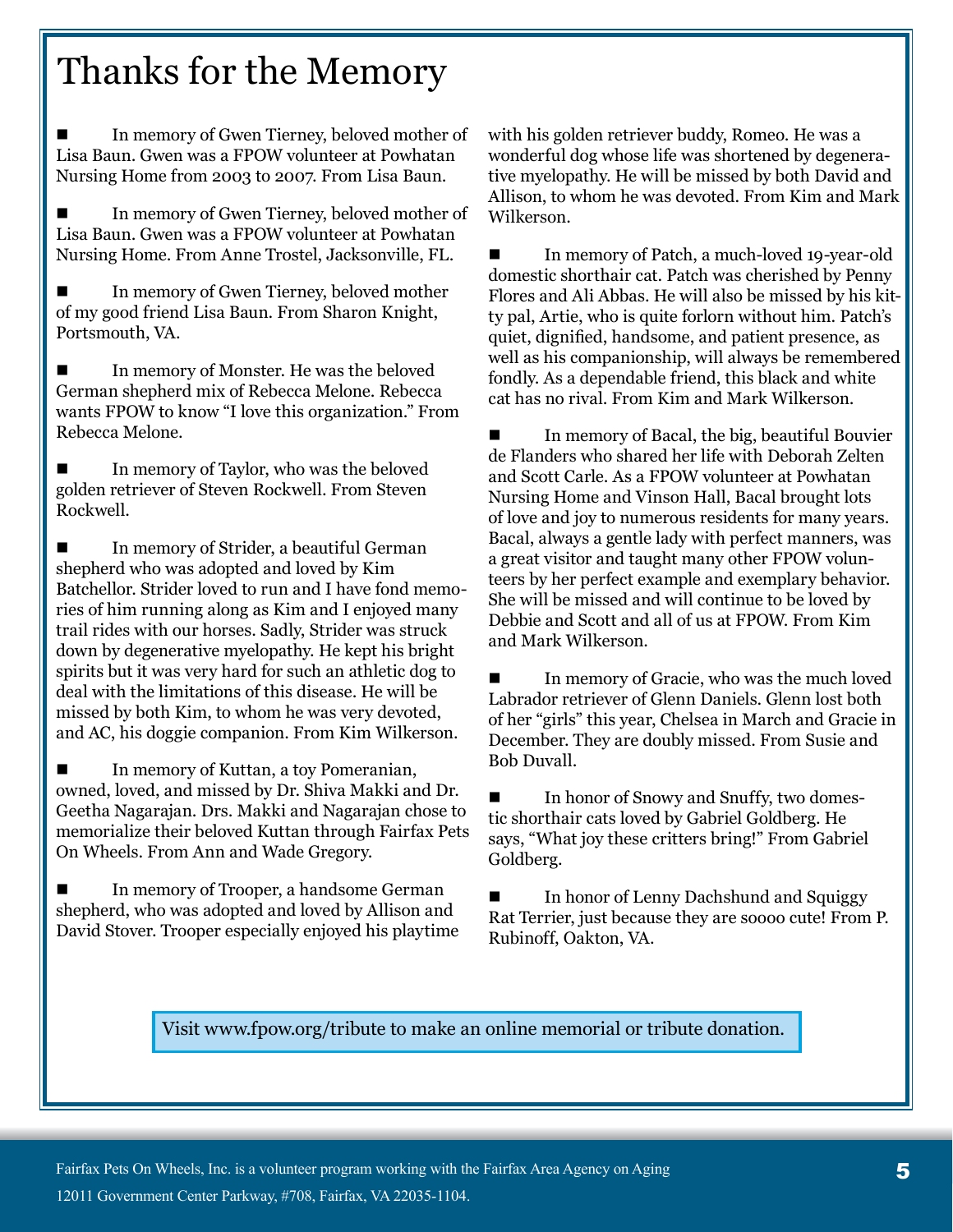**BOD Meeting: March 3, 2014, 7:00 p.m. Fairfax County Government Center Pennino Building – Room 709**

**Newsletter Deadline: March 30, 2014**

**BOD Meeting: June 2, 2014, 7:00 p.m. Fairfax County Government Center Pennino Building – Room 709**

**Volunteer Appreciation Picnic: June 14, 2014, 12:00/Noon – Frying Pan Park Pavilion, Herndon, VA**

**Newsletter Deadline: June 30, 2014**

These studies also have shown that when an otherwise healthy dog is no longer exposed to the person carrying MRSA, the dog will test negative for MRSA within a few weeks — without treatment. Dogs have their own version of MRSA known as methicillin-resistant staph pseudintermedius (MRSP).

While MRSP and MRSA are similar in many ways, MRSP is considered to be primarily a canine problem rather than a human one. These bacteria most commonly are transmitted by direct contact with a contaminated object, a person carrying MRSA, or a

Be sure you are familiar with the Isolation and/or Biohazard signs and signals used at your facility. Please contact your FPOW Facility Liaison if you have any questions or concerns about procedures in your facility.

dog carrying MRSP.

Though treating drug-resistant bacteria is a complicated issue, following these simple

Dates to Remember suggestions can help reduce risks to both humans as well as animals. as well as animals.

> 1) No dog with an open wound, active skin problem, or compromised immune system should be visiting residents. When in doubt, ask your veterinarian.

> 2) If you are concerned your pet has been exposed to MRSA or MRSP, bathe it in a chlorhexidinebased medicated shampoo. Lather the dog and allow the shampoo to stay on the skin for 5-10 minutes, then rinse thoroughly (don't forget the bottom of the paws!). This can be done weekly or as needed.

3) Routine hand-washing can significantly reduce the spread of these bacteria.

I hope this brief introduction has helped clarify some of the confusion about MRSA. Drug-resistant bacteria are a very real problem in the medical field.

A little bit of common sense and prevention can go a long way toward protecting

not only our pets, but everyone else as well. If you have any questions, please feel free to call me or your regular veterinarian.



By Gregory Lawrence, DVM Great Falls Animal Hospital

# FPOW Is Thankful for Joan's "Retirement"

This past summer, I started volunteering in the Fairfax Pets On Wheels office at the Fairfax County Office. Since I recently retired, I thought that I could give some of my time to the organization and help them out. But what I'm finding is that they are helping me much more than I'm helping them.

This volunteer experience not only aided in my transition into retirement life, but it gives me a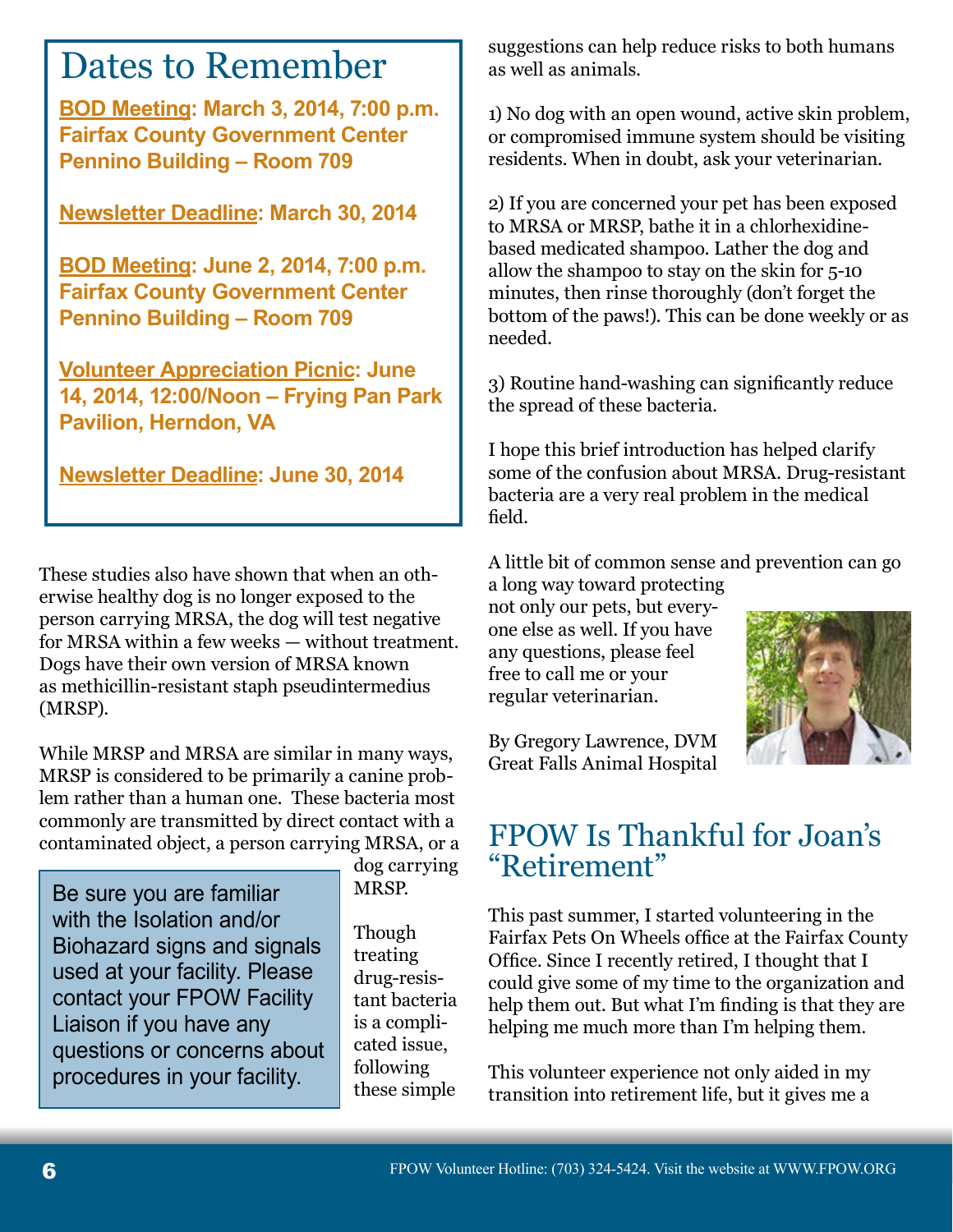

**CARDIOLOGY** 

**DERMATOLOGY** 

**EMERGENCY/ CRITICAL CARE** 

**INTERNAL MEDICINE** 

**ONCOLOGY** 

**OPHTHALMOLOGY** 

**RADIATION ONCOLOGY** 

**RADIOLOGY** 

**REHABILITATIVE THERAPY** 

**SURGERY** 

**RADIOCAT Centers for The Treatment of Feline** Hyperthyroidism

### WE LOVE THEM LIKE YOU DO

6651 BACKLICK RD. SPRINGFIELD, VA 22150

703.451.8900 WWW.VETREFERRALCENTER.COM OPEN 24 HOURS 365 DAYS A YEAR

**THE REGIONAL VETERINARY** REFERRAL **CENTER**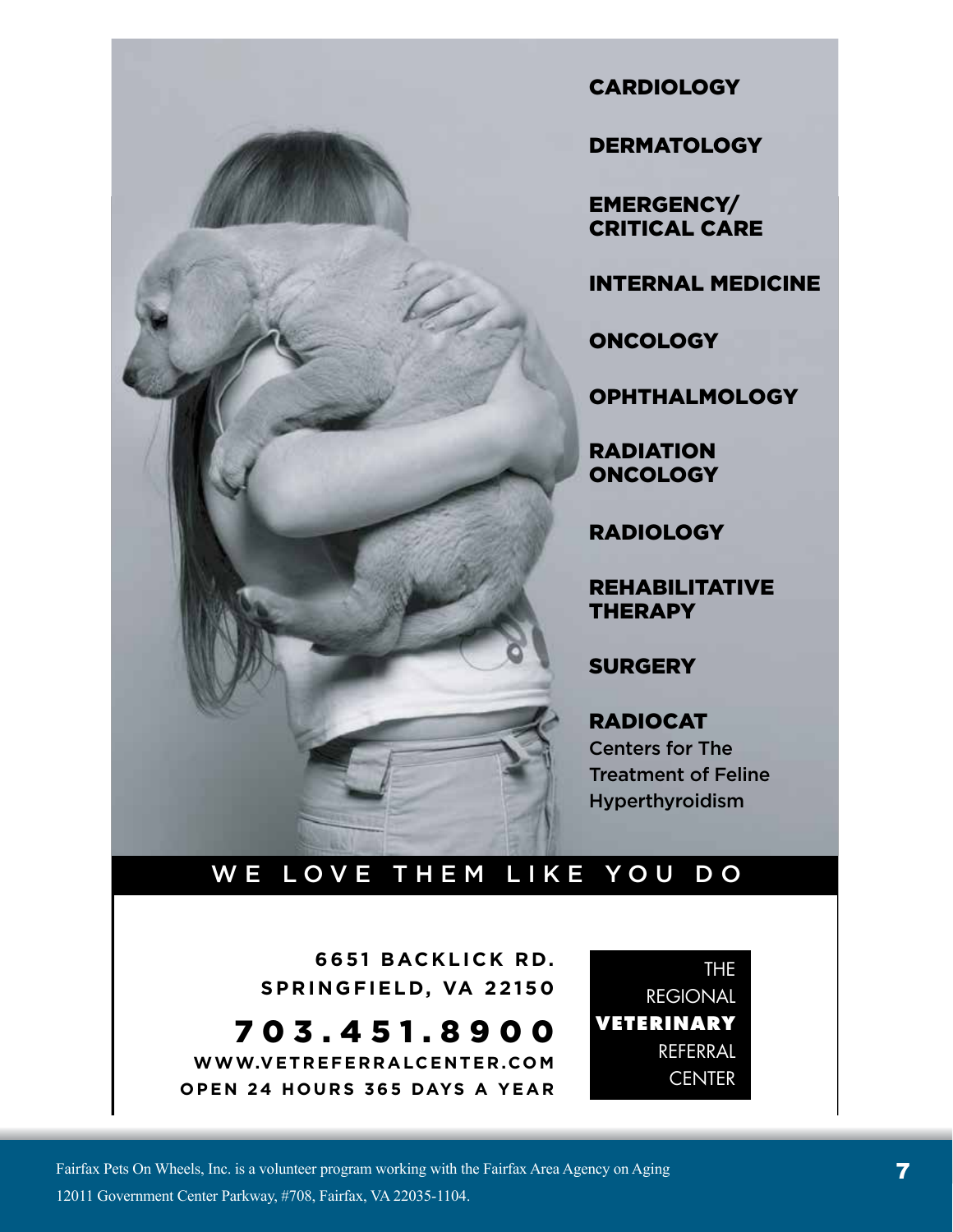sense of belonging to a great group of dedicated volunteers who perform work that I never knew was done, and by so few people.

There is an enormous amount of record-keeping, tracking dates and data input that these few people manage to accomplish weekly without a blip in the operation of the Fairfax Pets On Wheels organization.

I am amazed each week when I arrive at the office to see another stack of information to go through or to input in the system. I am still learning what goes on behind the scenes of this valuable service we perform for our community.

However, I can say without a doubt that this group of office volunteers are the best kind of folks to work with and are more dedicated than anyone would imagine. I'm proud to be part of their team.



By Joan Violante

#### FPOW is grateful for

Joan's dedication and to have her part of the FPOW office team. — Kim Wilkerson.





## A Special THANK YOU to these businesses that featured our Donation Dawg in 2013:

Columbia Pike Animal Hospital Town & Country Animal Hospital Great Falls Animal Hospital Terrace Café Vienna Pet Spaw Kilroy's Restaurant Cascades Animal Medical Center Jerry's Barber Shop Herndon Animal Medical Center

# Dear FPOW,

I was just emailing you to let you know how I was doing after receiving the FPOW Founder's Scholarship. So far, school has been going great! I've been very busy with working full time as well, but as spring registration for classes is coming up, the scholarship money will definitely be going toward tuition.

My fiance, our dog, and I took part in the FPOW 3k dog walk this year, and our dog loved it and definitely enjoyed the puppy pool afterward. Thank you all again so much for this opportunity!

Sincerely, Crystal Bailey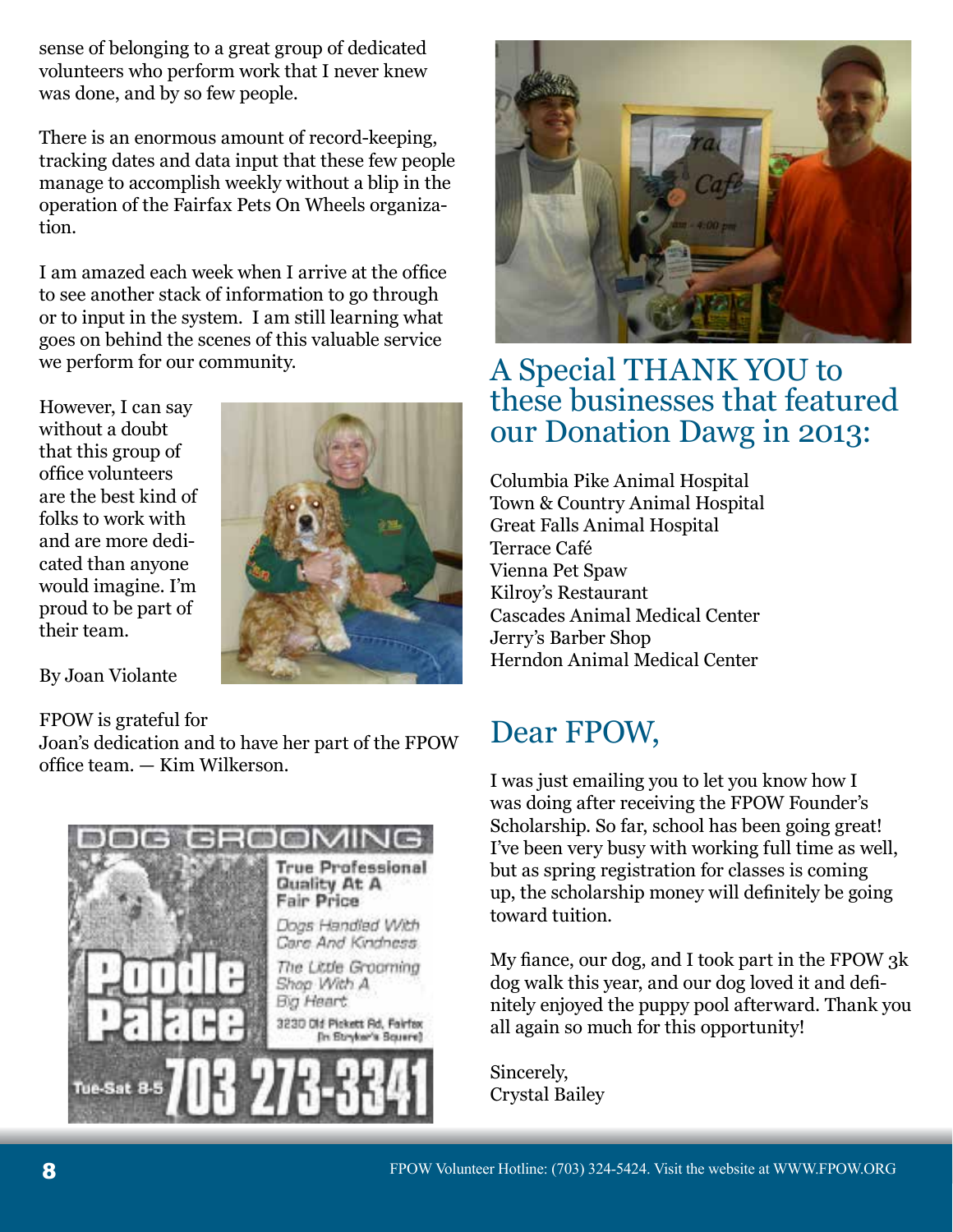

# The life you know,<br>a home you'll love.

Established 29 years ago and with a reputation for maintaining a family atmosphere, The Virginian is considered amongst Northern Virginia's most respected Continuing Care Retirement Communities. Residents enjoy an ideal location in Fairfax, Virginia, a variety of amenities, activities, and a friendly and caring staff.

The Virginian is a pet friendly community with no large entry fees and a recently updated Life Care plan. Contact us today to schedule a tour of our newly renovated facility or to request additional information.

Virginian

9229 ARLINGTON BOULEVARD FAIRFAX, VIRGINIA 22031  $(703)$  385-0555 www.thevirginian.org

Upon receipt of application , request for residency will be reviewed and may be recommended for consideration by the Admissions Committee of The Board of Directors

Fairfax Pets On Wheels, Inc. is a volunteer program working with the Fairfax Area Agency on Aging 12011 Government Center Parkway, #708, Fairfax, VA 22035-1104.